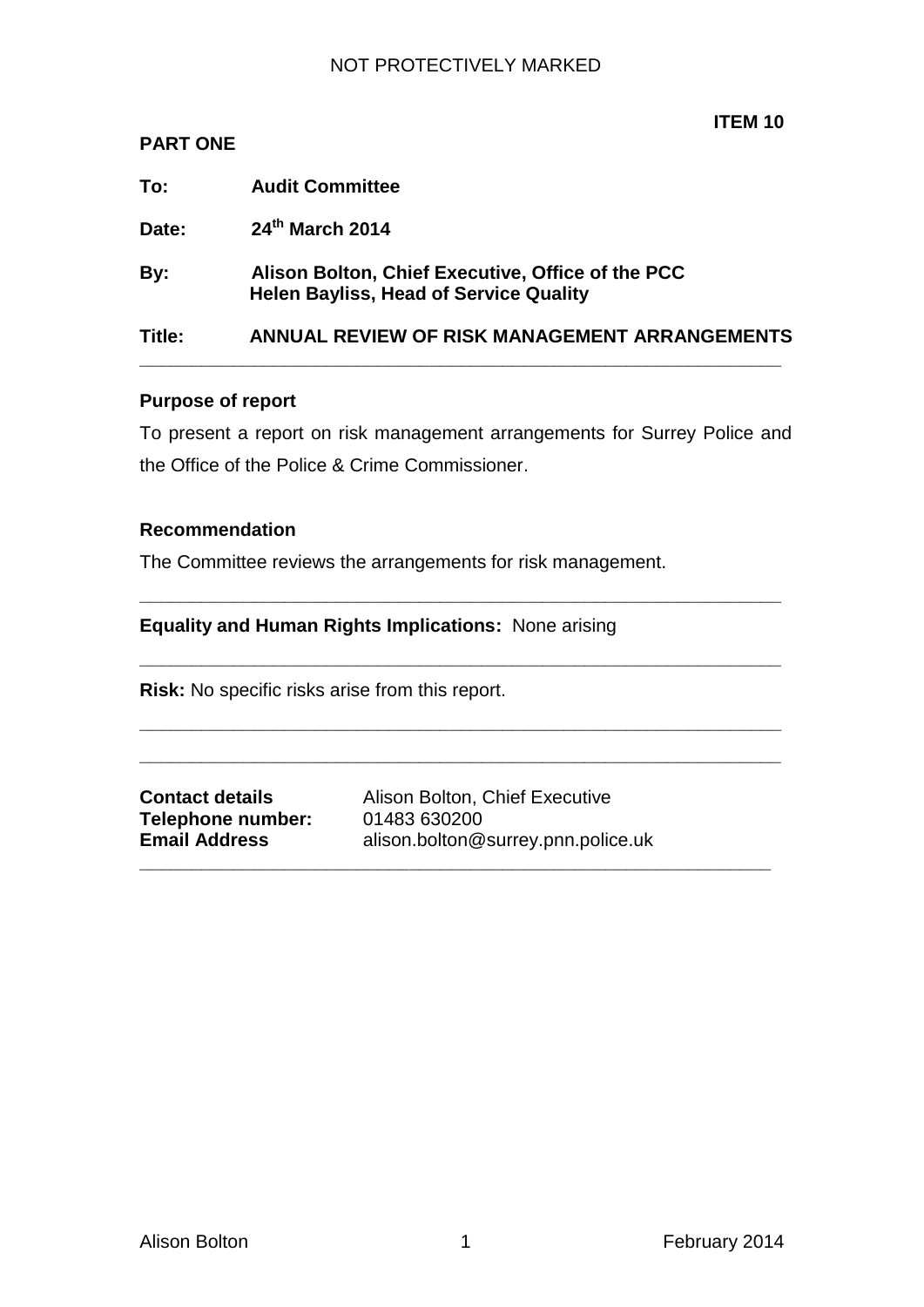#### **Introduction**

The Audit Committee is obliged to review the arrangements in place for both Surrey Police and the Surrey PCC in respect of risk management to ensure that they are adequate to effectively manage organisational risk.

#### **Responsibilities for Risk Management**

The PCC and the Chief Constable (and their respective senior staff) all ensure that risk is taken seriously by the leaders of the organisations, recognising that significant risks could impede the achievement of the objectives of the Force and/or the PCC. The Audit Committee also reviews risk registers for both organisations and annually reviews the arrangements in place for managing risk.

#### **Office of the PCC (OPCC) Risk Management Arrangements**

The PCC's responsibility in terms of risk could be described as three-fold: he must ensure both the Force and OPCC have in place effective risk management arrangements; he must identify and review his own risks; and he must identify and scrutinise the 'high level' risks belonging to the Force or those jointly owned by the Force and PCC.

The PCC's Code of Corporate Governance confirms the PCC's intention to embed risk management within the OPCC and Force by operating a risk management system that aids the achievement of strategic objectives, protects the OPCC and Force's reputation and other assets and is compliant with statutory and regulatory obligations. This system should be capable of formally identifying and managing risks, involve relevant senior officers, map risks to financial and other key internal controls and incorporate business continuity planning. The PCC has committed to reviewing and, if necessary, updating his risk management processes at least annually.

# **The Office of the PCC's Risks and its Risk Register**

The Office of the PCC maintains its own risk register as distinct from the Force. The Chartered Institute of Public Finance and Accountancy (CIPFA) recommends that risk management must clearly focus on those significant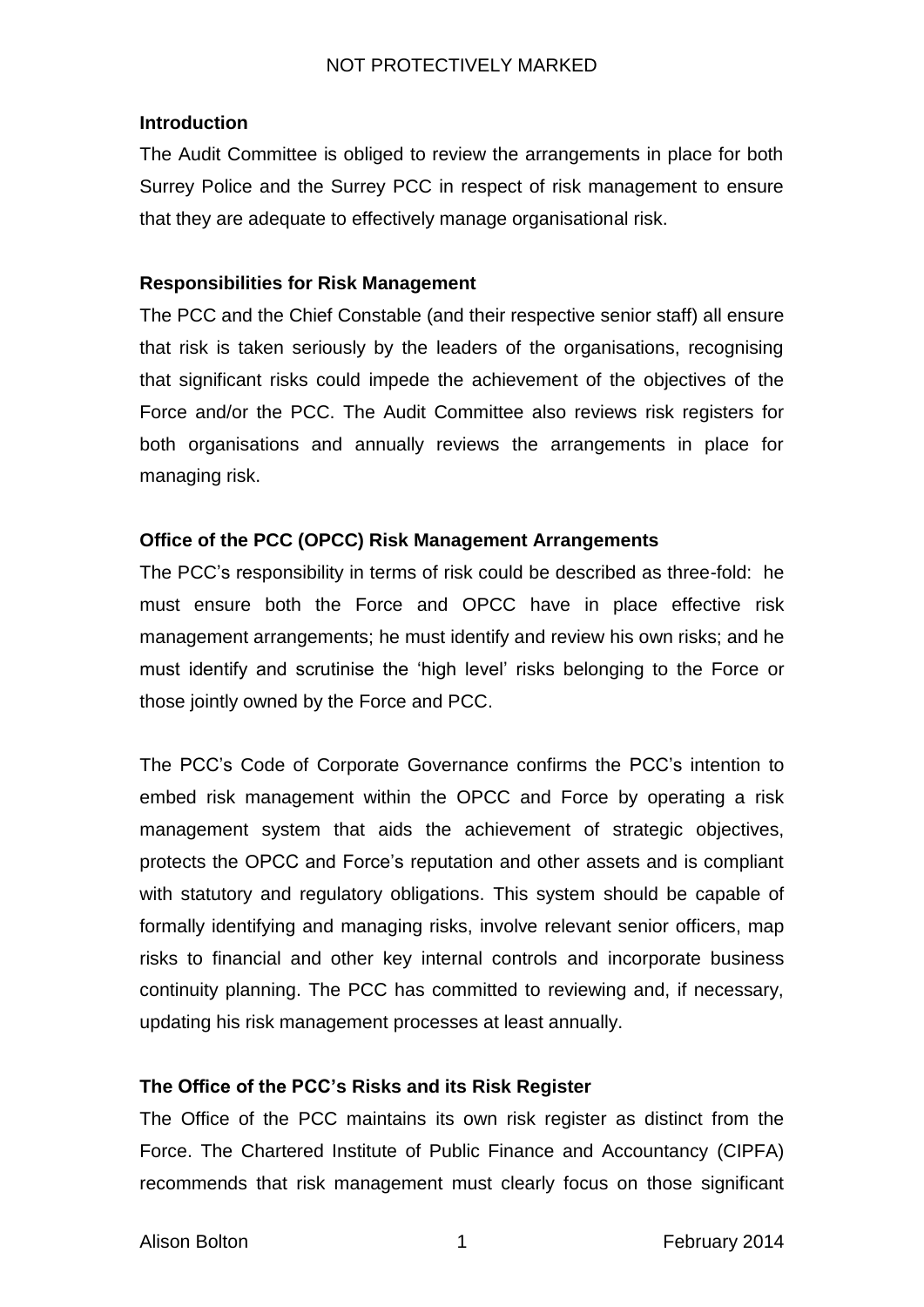risks that would prevent the organisation achieving its key business objectives. It suggests that the number of significant business risks to which senior management attention should be drawn is no more than 10 to 20. The Office of the PCC has worked on this basis with its risk register. The PCC's register uses weightings to assess risk, sorting risk by impact and probability.

The PCC's risk register is brought to every meeting of the Audit Committee. The Audit Committee reviews the risk register to examine risk scores and control measures and assess whether it recommends that any risks can be closed or should be added to the register. The Committee's Terms of Reference reflect this responsibility. The OPCC Secretariat reviews the register on at least a monthly basis at its team meetings and makes recommendations for changes to ratings to the PCC.

#### **The PCC's Assurance Framework and Business Continuity Plans**

The OPCC maintains an assurance framework which has been developed to identify the internal controls in place to ensure that the OPCC discharges its accountabilities – and in particular its statutory responsibilities - properly. Whilst the risk register comprises only those more critical risks that can be anticipated and dealt with, the assurance framework covers other eventualities. The framework is reported regularly to the Audit Committee.

The PCC has drawn up comprehensive business continuity plans. These are tested regularly by the OPCC Secretariat.

#### **Decision-making**

To help the OPCC in making decisions and managing its business, all reports submitted by the Chief Constable to the PCC's oversight meetings include an assessment of risk and how the risks will be mitigated. The PCC applies this same principle when considering papers for his own 'key decisions'.

#### **Jointly Owned Risks – PCC and Surrey Police**

Some risks are likely to impact on both the Force and the PCC and as such, are deemed jointly owned risks. Jointly owned risks are considered at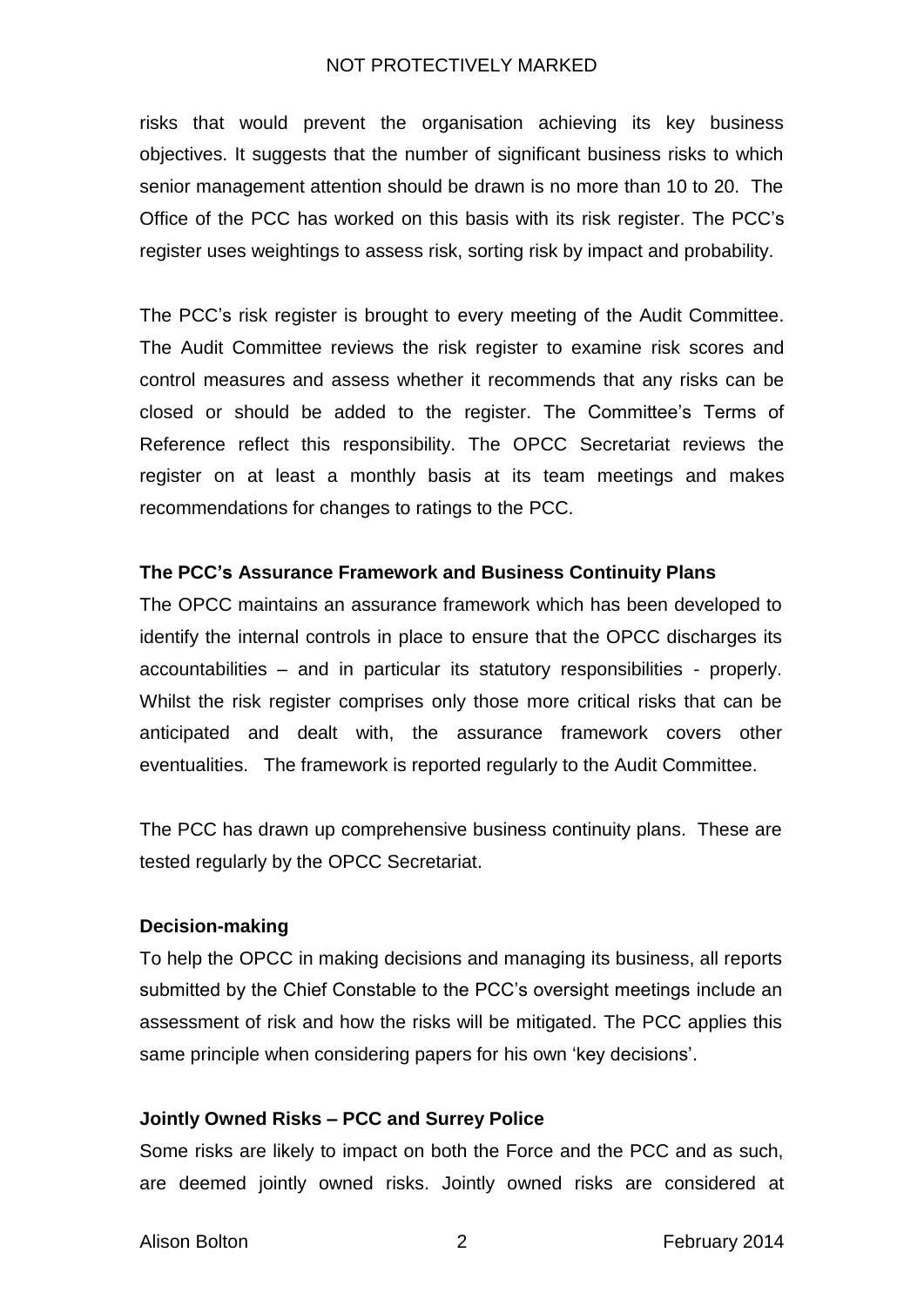meetings of the Strategic Crime, Incident and Risk Recording Group (SCIRRG), chaired by the Deputy Chief Constable and to which the Chief Executive of the OPCC attends. They are also reported to the Audit Committee, which allows the PCC further oversight.

The Force and OPCC also recognise that, on occasions, a risk may have different impacts on either organisation. This can result in the same issue being differently classified or mitigated by either organisation.

# **PCC Oversight of Surrey Police Risks**

The Chief Constable brings a report on high level and joint risks to every meeting of the Audit Committee, which also enables the PCC to have oversight.

The Authority's Chief Executive sits on the SCIRRG and the Strategic Change Board which oversees significant change programmes in hand and routinely monitors project and programme risks.

# **Surrey Police Risk Management**

A management structure and process, supported by appropriate technology, has been implemented to enable:

- Identification of internal and external organisational risks.
- Formal initial and periodic evaluation of organisational risks, using a  $\bullet$ standard corporate methodology.
- Development of appropriate control strategies and on-going monitoring of  $\bullet$ progress and impact.

The process covers the identification, measurement and recording of organisational risk for both the Force and the PCC, the definition and monitoring of control measures to reduce or negate the risk (or the decision to tolerate it if no control measures are appropriate), and the on-going appraisal of the impact of control measures on the scale of the risk.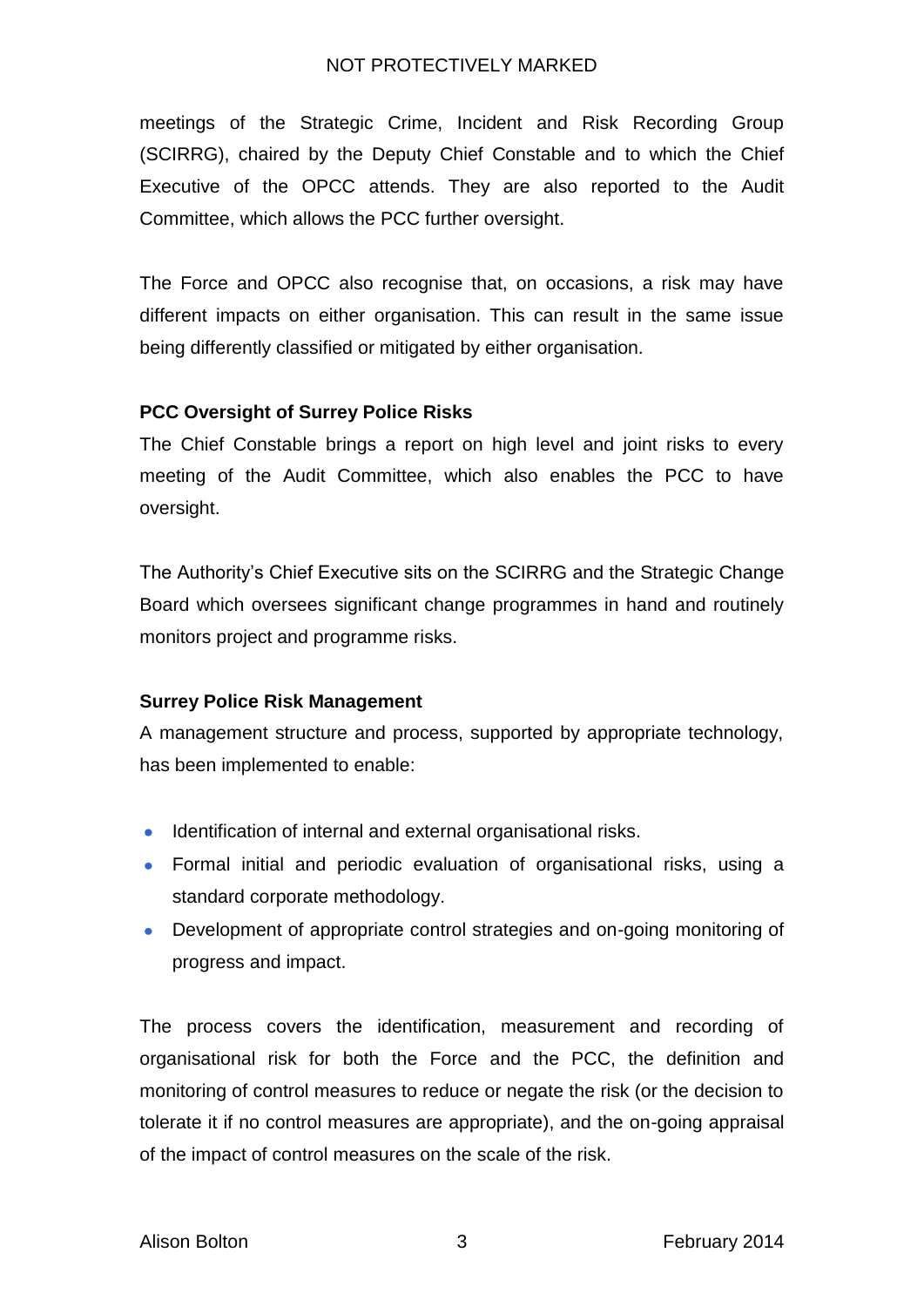Chief Officers and senior managers identify risks relating to their portfolio of responsibility at their respective management meetings. These are held monthly and are attended by senior staff members from the within their business area.

Senior management teams will also consider potential risks and decide whether an actual risk is posed and what evidence exists to corroborate the risk. In the first instance, the management meeting will decide whether an identified risk is considered as suitable for their management or portfolio management.

Risks are scored against a matrix that assesses both the probability and the impact of the risk. The portfolio/business lead also decides whether the risk is a 'Force level risk' or a 'Portfolio level risk' - Level 1 Assessment. See appendix 1.

To aid consistency the Force's level of tolerance towards risk across the different impact areas (i.e. the 'risk appetite') has been agreed, and is outlined in the 'Risk Tolerance Framework'.

Once the risk has been identified and assessed a risk or an issue an appropriate response or control strategy is devised.

All details (including the categorisation of risk, risk description, risk events, risk assessment, control strategy and control measures) are recorded on to the Risk Management Database (Risk Register).

Determining a critical risk can be subjective but with the correct application of the risk matrix the risk score will provide an effective basis on which to decide whether the risk should go to the Chief Officer Group.

This will be determined by the Deputy Chief Constable at the Strategic Crime Incident and Risk Recording Group (SCIRRG) who monitor all organisational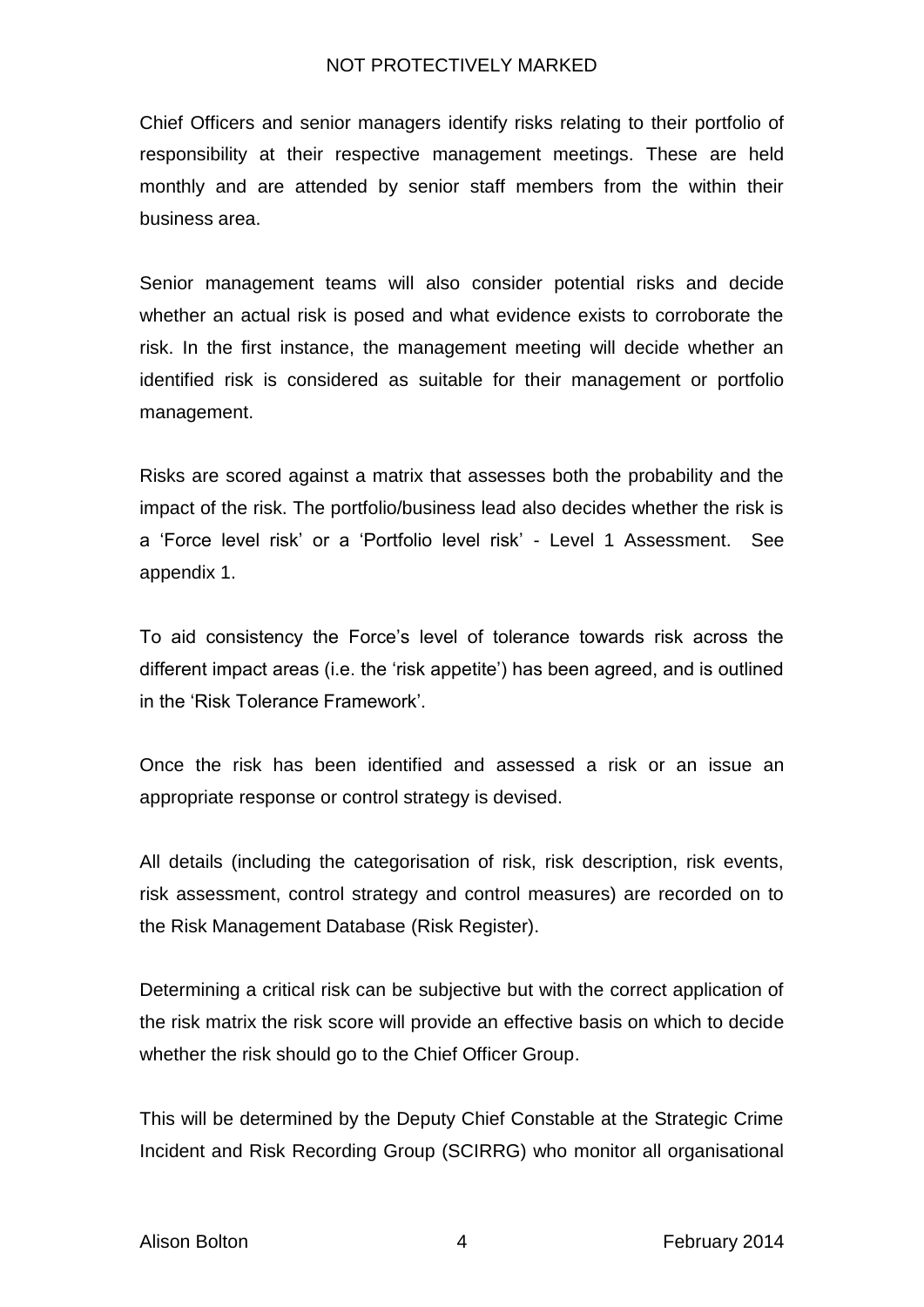risks. The Chief Officer Group (COG) will then decide whether to manage Force risks coming to their attention or monitor SMT/Portfolio management.

Subsequent meetings review existing risks, progress of control measures and re-assess the risk scoring and control measures as appropriate. This takes place monthly at SMT/SCIRRG meetings and all Force risks irrespective of level are reviewed quarterly at COG. The progress and impact of control strategies will be examined and any adjustments necessary made.

The Joint Audit Committee will regularly review the Risk Registers and Assurance Frameworks for both the PCC and the Force and provide assurance that risk management arrangements are adequate.

Risks categorised as 'Portfolio/Business level risks may be closed at a management meeting by the Portfolio/business lead – once it is agreed that the risk no longer applies.

Critical risks may only be closed by the Strategic Crime Incident and Risk Recording Group.

- **Everyone** within the organisation has a responsibility to identify risk and report it to their line manager for a decision as to whether it should be forwarded to their SMT for management
- **The Chief Constable and the Police and Crime Commissioner (through his Chief Executive and Chief Finance Officer)** - are jointly responsible for the management of risk through an agreed strategy and process. The PCC has responsibility for maintaining a strategic oversight of its own and the Force's risks and the risk management process.
- **Portfolio Owners** (Chief Officers) have responsibility for identifying, owning and managing risk relating to their portfolio of responsibility or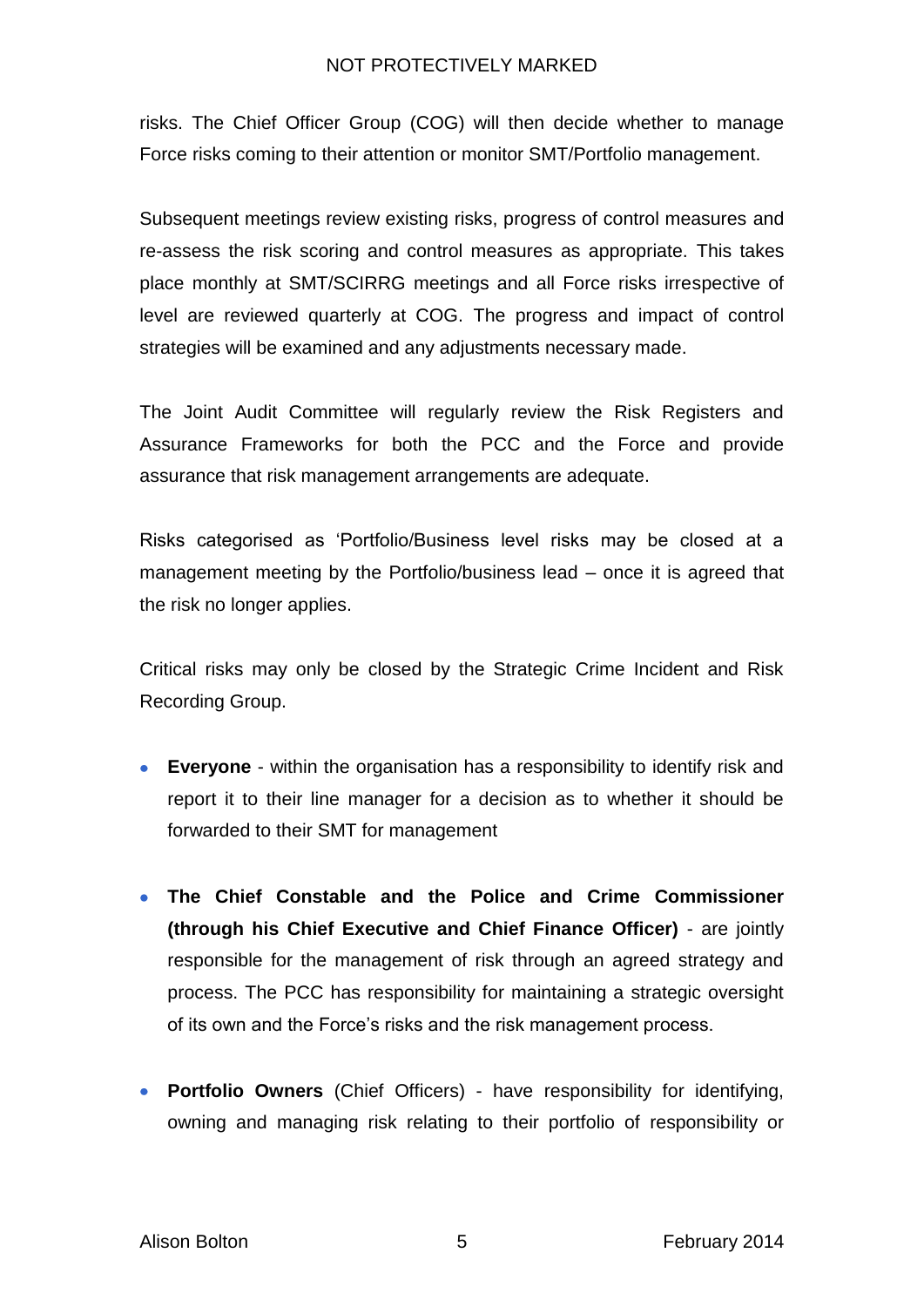organisational risks that are within their capacity to manage through their respective monthly SMT's.

- **SMT Members -** senior staff members from the within the portfolio, feed in risks from their own units and strands and undertake responsibility for any risk control measures assigned to them.
- $\bullet$ **Business Leads -** have responsibility for identifying and managing risks that are relevant to their area of business and are within their capacity to manage.
- **Strategic Crime Incident and Risk Recording Group has responsibility** to monitor, escalate and close risks**.**
- **COG -** has responsibility for managing Force critical risks and monitoring risks escalated to them by the DCC.
- **Service Quality Manager -** will be the Risk Manager for the Force and responsible for reviewing and updating risk strategy, policy, risk management process and administering the database. Act as an advisor on risk to Senior Officers and Business Leads and independently review risk management and control strategies.

#### **Audit and Inspection of Risk Management Arrangements during 2013**

The Internal Audit function contracted by the PCC reviews areas identified on the risk register of the Force and the PCC on a regular basis as part of the Internal Audit Plan. Findings are reported to the Audit Committee.

The internal auditors undertook an audit of the PCC and Force risk management framework in June 2013. The audit evaluated the effectiveness of the risk management arrangements by reviewing the processes for the identification, ongoing monitoring and management of key risks. The recommendations (none of which were graded 'high') from this audit have been reported to the Audit Committee.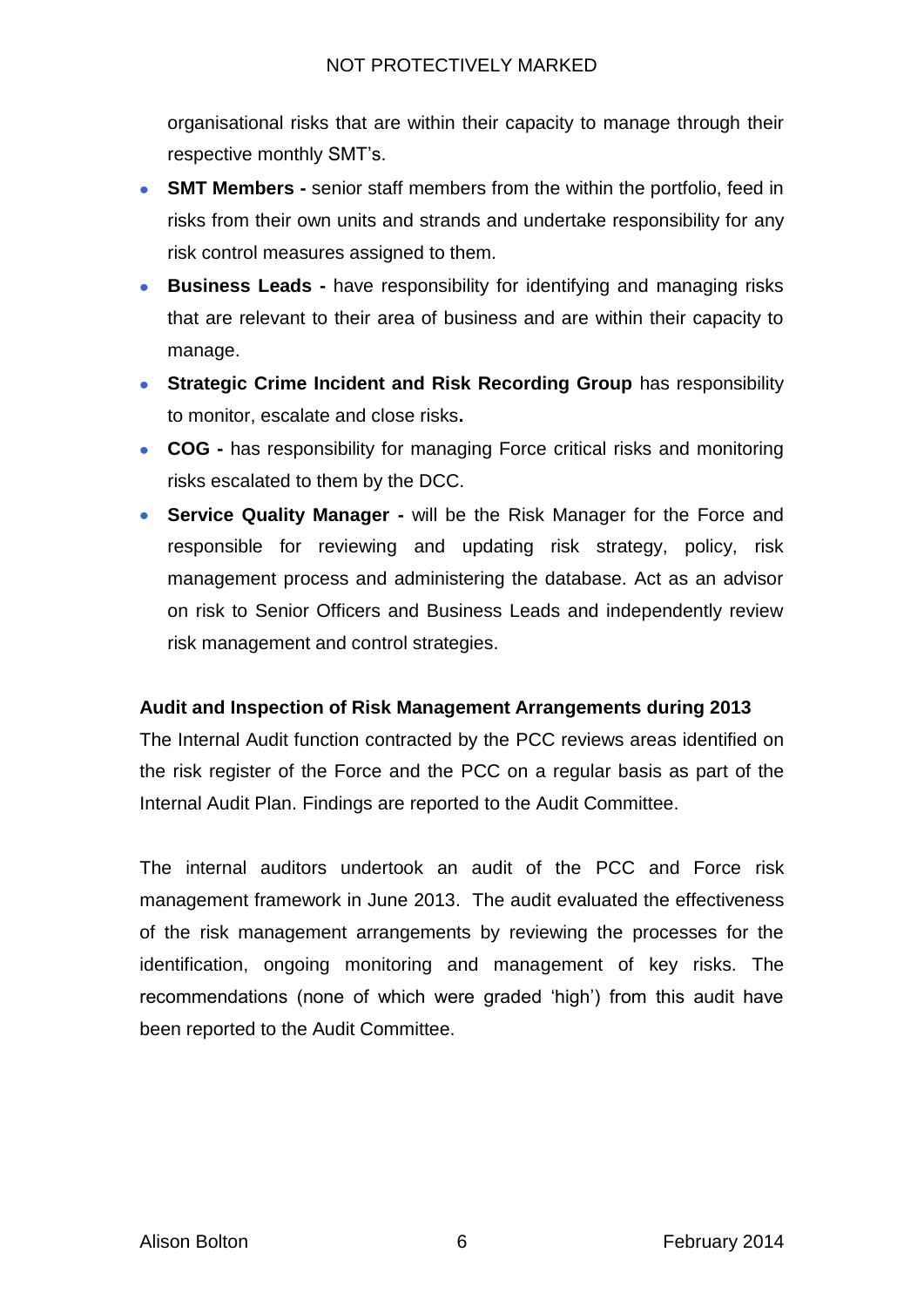# **Appendix 1**

| <b>Risk Tolerance Framework</b> |                                                    |  |  |  |  |
|---------------------------------|----------------------------------------------------|--|--|--|--|
| <b>Low Tolerance:</b>           |                                                    |  |  |  |  |
| <b>Impact Area</b>              | <b>Comment</b>                                     |  |  |  |  |
| Financial                       | Funding gap/ Duty of prudence with public funds    |  |  |  |  |
| Reputation                      | Public support is crucial                          |  |  |  |  |
| Legal Compliance                | We must uphold the law                             |  |  |  |  |
| Staff safety                    |                                                    |  |  |  |  |
| <b>Public Safety</b>            | The aim of Surrey Public First                     |  |  |  |  |
| <b>Medium Tolerance:</b>        |                                                    |  |  |  |  |
| <b>Impact Area</b>              | <b>Comment</b>                                     |  |  |  |  |
| Performance                     | We will set minimum acceptable levels              |  |  |  |  |
| <b>High Tolerance:</b>          |                                                    |  |  |  |  |
| <b>Impact Area</b>              | <b>Comment</b>                                     |  |  |  |  |
| Home Office/ACPO                | We will act in the best interests of the Force and |  |  |  |  |
| Compliance                      | the public of Surrey.                              |  |  |  |  |

| <b>PROBABILITY Assessment</b>       | <b>Impact Time-scale</b> |                                      |                       |
|-------------------------------------|--------------------------|--------------------------------------|-----------------------|
| Almost certainly will not<br>happen |                          |                                      |                       |
| Very unlikely to happen             | $\overline{\mathbf{2}}$  | How soon will the impact be<br>felt: |                       |
| Quite possibly will happen          | з                        | 6 months                             | <b>Short term</b>     |
| Probably will happen                | 4                        | $6 - 18$ months                      | <b>Medium</b><br>term |
| Certain to happen                   | 5                        | More than 18<br>months               | Long term             |

| <b>IMPACT Assessment (the consequences if this risk happens)</b> |                          |                                 |                                                                              |                                                       |                                        |  |
|------------------------------------------------------------------|--------------------------|---------------------------------|------------------------------------------------------------------------------|-------------------------------------------------------|----------------------------------------|--|
| Impact                                                           | <b>Impact Categories</b> |                                 |                                                                              |                                                       |                                        |  |
| Grading                                                          | <b>Safety</b>            | Reputation                      | <b>Performance</b>                                                           | <b>Compliance</b>                                     | <b>Financial</b>                       |  |
| Negligible                                                       | No injury                | No.<br>discernable<br>damage    | No<br>discernable<br>impact on<br>achieving<br>performance<br>targets        | No breach of<br>policy &<br>procedure                 | On or<br>within<br>allocated<br>budget |  |
| 2.<br>Only a<br>small effect                                     | Minor<br>injury          | Minimal<br>localised<br>damage  | Minimal<br>impact on<br>achieving<br>performance<br>targets                  | $Non-$<br>compliance<br>with policy &<br>procedure    | Within<br>agreed<br>tolerance          |  |
| 3.<br>Noticeable<br>effect                                       | <b>Serious</b><br>injury | Limited<br>short-term<br>damage | Relevant &<br>noticeable<br>impact on<br>achieving<br>performance<br>targets | Non-<br>compliance<br>with<br>regulatory<br>framework | Additional<br>funds<br>required        |  |